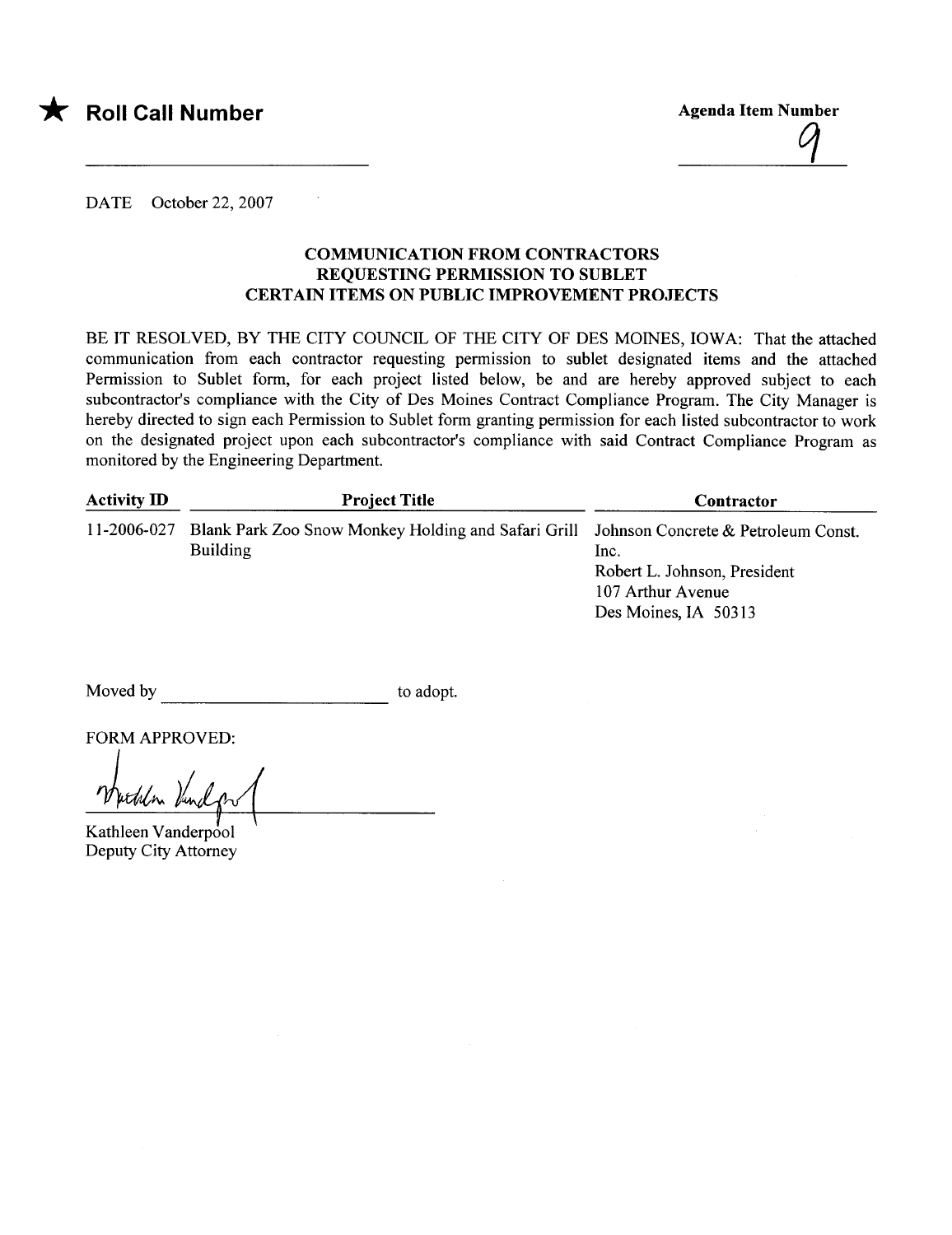Date <u>......October 22, 2007</u>.......





| <b>COUNCIL ACTION</b> | <b>YEAS</b> | <b>NAYS</b> | <b>PASS</b>                                    | <b>ABSENT</b>   |                                                                                                      |
|-----------------------|-------------|-------------|------------------------------------------------|-----------------|------------------------------------------------------------------------------------------------------|
|                       |             |             |                                                |                 | <b>CERTIFICATE</b>                                                                                   |
| <b>COWNIE</b>         |             |             |                                                |                 |                                                                                                      |
| <b>COLEMAN</b>        |             |             |                                                |                 | I, DIANE RAUH, City Clerk of said City hereby                                                        |
| <b>HENSLEY</b>        |             |             |                                                |                 | certify that at a meeting of the City Council of<br>said City of Des Moines, held on the above date, |
| <b>KIERNAN</b>        |             |             | among other proceedings the above was adopted. |                 |                                                                                                      |
| <b>MAHAFFEY</b>       |             |             |                                                |                 |                                                                                                      |
| <b>MEYER</b>          |             |             |                                                |                 | IN WITNESS WHEREOF, I have hereunto set my                                                           |
| <b>VLASSIS</b>        |             |             |                                                |                 | hand and affixed my seal the day and year first<br>above written.                                    |
| <b>TOTAL</b>          |             |             |                                                |                 |                                                                                                      |
| <b>MOTION CARRIED</b> |             |             |                                                | <b>APPROVED</b> |                                                                                                      |
|                       |             |             |                                                |                 |                                                                                                      |
|                       |             |             |                                                |                 |                                                                                                      |
| Mayor                 |             |             |                                                |                 | <b>City Clerk</b>                                                                                    |
|                       |             |             |                                                |                 |                                                                                                      |
|                       |             |             |                                                |                 |                                                                                                      |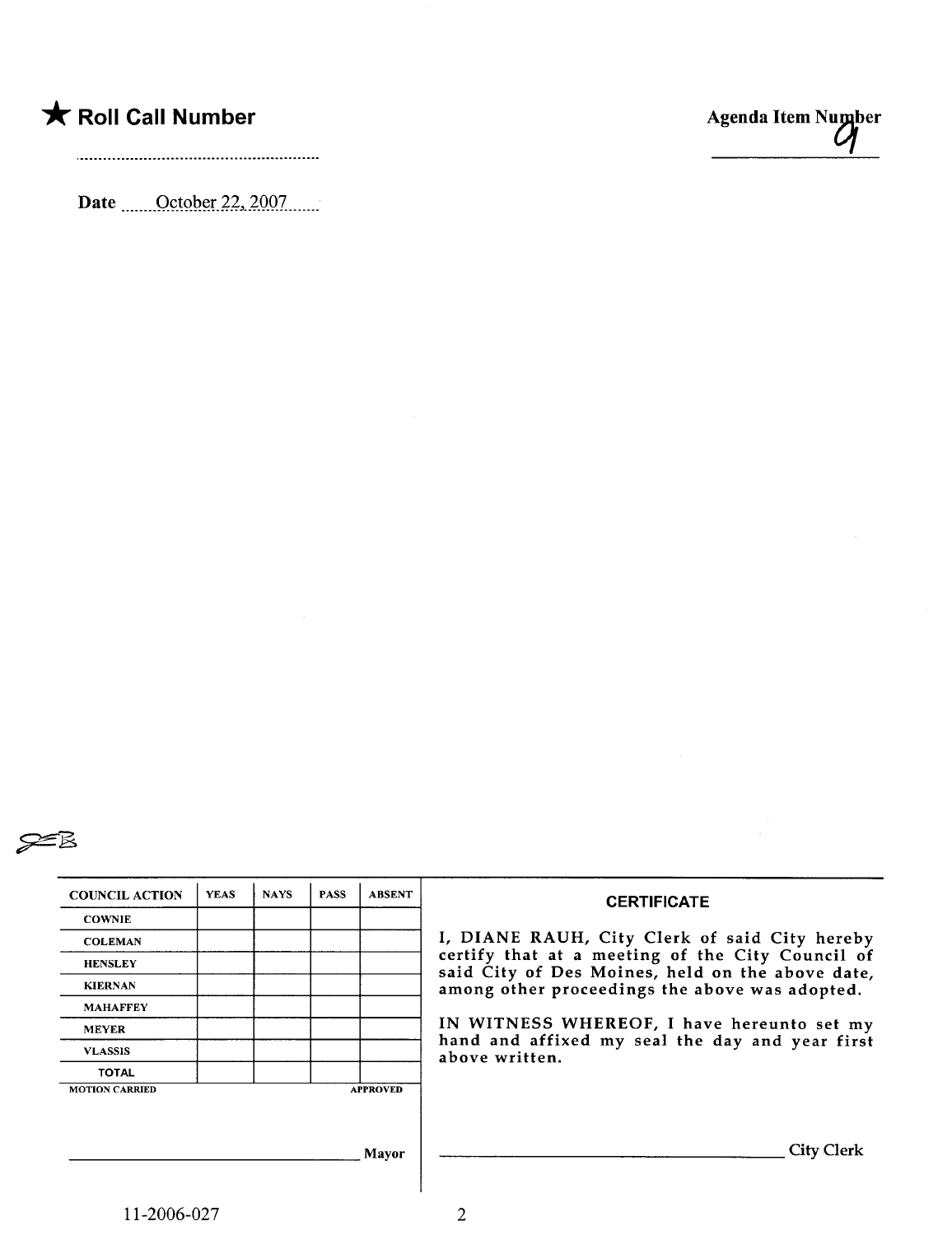$\bar{z}$ 

 $\lambda$ 

## PERMISSION TO SUBLET

| Project                           | <b>Blank Park Zoo</b>                               | Snow Monkey & Safari Grill Building                                                                              | Date                                                    | October 12, 2007 |                                                      |  |
|-----------------------------------|-----------------------------------------------------|------------------------------------------------------------------------------------------------------------------|---------------------------------------------------------|------------------|------------------------------------------------------|--|
| Contractor                        | Johnson Concrete & Petroleum, Inc.                  |                                                                                                                  | Contract No.                                            | 14264            |                                                      |  |
| Federal Tax ID                    | 42-0864301                                          |                                                                                                                  | Activity ID                                             | 11-2006-027      |                                                      |  |
| <b>ITEM TO BE SUBLET</b>          |                                                     | <b>ORGANIZATION</b><br><b>TO PERFORM</b><br><b>WORK</b>                                                          | <b>STATE IF</b><br><b>ORGANIZATION</b><br><b>IS DBE</b> |                  | <b>COST OF</b><br><b>WORK TO BE</b><br><b>SUBLET</b> |  |
|                                   | Doors, Door hardware & glazing                      | Two Rivers Glass and Doors<br>121 South 11th<br>West Des Moines, IA 50265<br>Federal Tax ID 42-1381201           |                                                         | No               | \$56,239.92                                          |  |
|                                   | Cost of Items Sublet This Request                   |                                                                                                                  |                                                         |                  | \$56,239.92                                          |  |
|                                   | Cost of Items Previously Sublet                     |                                                                                                                  |                                                         |                  | \$574,316.17                                         |  |
| <b>Total Cost of Items Sublet</b> |                                                     |                                                                                                                  |                                                         | \$630,556.09     |                                                      |  |
| Cost of Specialty Items           |                                                     | \$439,395.46                                                                                                     |                                                         |                  |                                                      |  |
|                                   | (a) Total Cost of Sublet Items Less Specialty Items | \$191,160.63                                                                                                     |                                                         |                  |                                                      |  |
| <b>Total Contract Amount</b>      |                                                     | \$955,567.00                                                                                                     |                                                         |                  |                                                      |  |
|                                   | (b) Total Contract Amount Less Specialty Items      |                                                                                                                  |                                                         | \$516,171.54     |                                                      |  |
|                                   | Percentage of Contract to be Sublet $(a \div b)$    |                                                                                                                  |                                                         | 37.03%           |                                                      |  |
|                                   |                                                     | Permission is subject to subcontractors' compliance with the City of Des Moines Contract Compliance Program, and |                                                         |                  |                                                      |  |

clearance of subcontractors by the Engineering Department is required prior to their starting work. Permission is given with the understanding that the prime contractor shall be held responsible for the subcontractors' full

Attachment: Contractor's Letter Requesting Subletting

compliance of all terms of the contract.<br>Attachment: Contractor's Letter<br>Requesting Subletting<br>City Engineer

12 cc 7 2007 Date

Form Routing: Project Engr.

City Engr. Engr. Admin. City Clerk/City Manager Engr. Admin. Distribution

City Manager Date

Roll Call No. Date

 $\boldsymbol{q}$